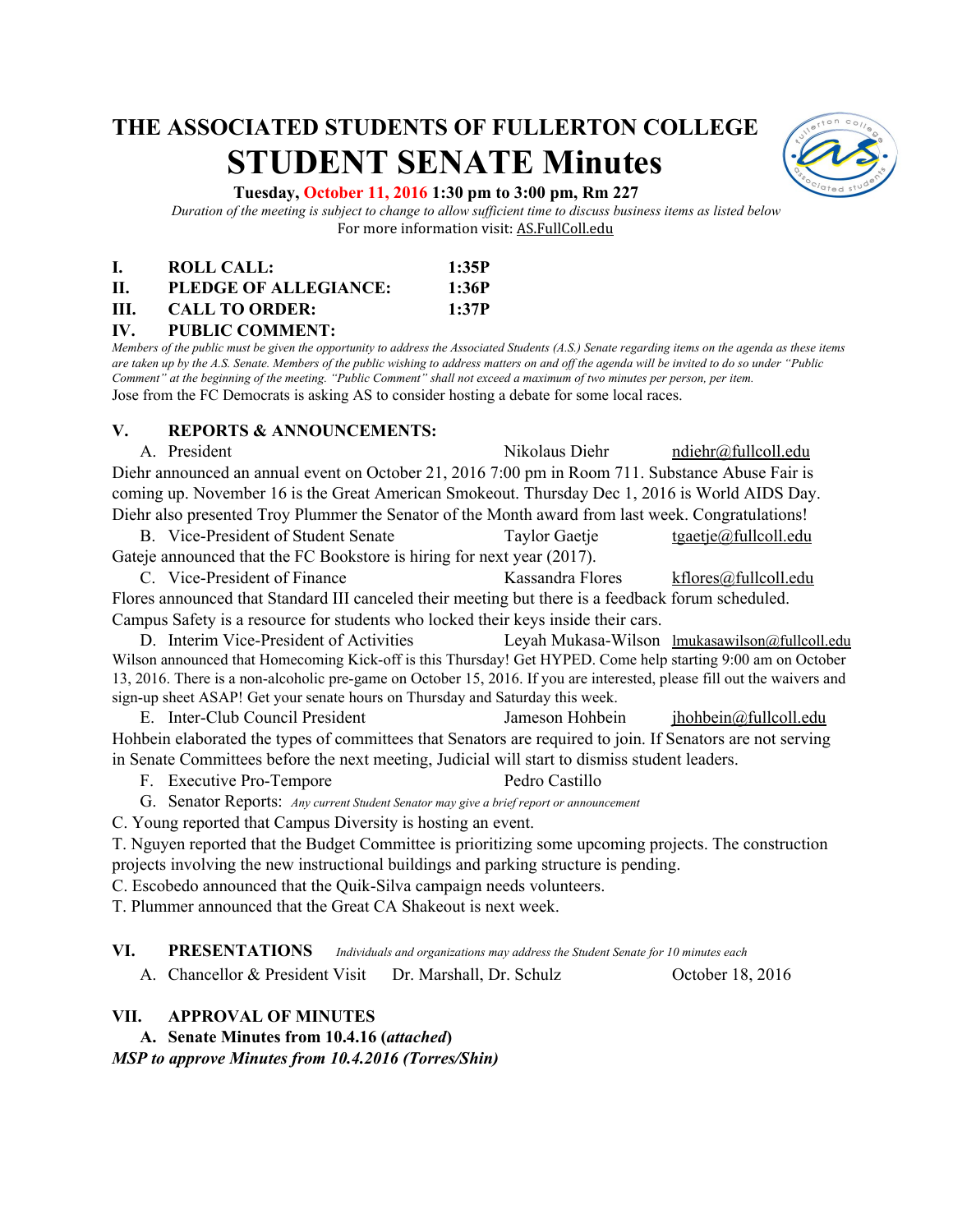**VII. A.S. & I.C.C. COMMITTEE REPORTS & MSPs** A. Activities Mukasa-Wilson Thurs 12 - 1 pm @ 221 No meeting this week due to Homecoming Kick-off. B. CareBank Plummer Office hours C. Curriculum & Education Washington 3rd Thursday 2-3pm @ 227 There is a meeting next Thursday. C&E is looking for a permanent chairperson. Email Gaetje if interested D. Environmental Diehr Wednesday 1-2 pm @ 221 Diehr announced a meeting tomorrow. They will be discussing sustainability and taking on new projects for the coming year. E. Executive Council Diehr Tuesday 11:30 am - 1:00pm *MSP to approve R. Garcia, A. Washington as 2016 Fall SSCCC participants (Hohbein/Gaetje)* F. Finance Flores Flores Fiday 1:30 - 3:00 pm  $\omega$  221 Flores reported that Finance is working on increasing the AS Benefits fee to \$15 and adding 50 pages preloaded for students who purchase it every semester. *MSP to add Yuthvong YEM as member of Finance (Wilson/Washington) MSP to approve \$480 for SSCCC General Assembly per diem food allowance for FC delegates (Wilson/Washington) MSP to approve \$2,300 for SSCCC General Assembly conference fee (Wilson/Washington) MSP to approve \$959.10 for the lodging for SSCCC General Assembly (Wilson/Washington) MSP to increase AS Benefits fee to \$15 (Wilson/Washington) MSP to approve preloaded print account to AS Benefits (Wilson/Washington) MSP to approve \$2.50 preloaded amount with AS Benefits purchase per semester (Wilson/Washington)* G. Inter-Club Council Hohbein Monday 1:30-3:00pm @227 Hohbein reported that clubs have mostly turned in their rosters. "It's all good." *MSP to approve South Asian club Constitution (Students for a greener planet) MSP to approve Students for a Greener Planet Constitution (Veterans Club) MSP to approve the Club Constitution Template (Students for a Greener Planet) MSP to approve Campus diversity rep (Delores) and alt (Derek) for Oct 5th (Nutrition club)* H. Judicial S. Dotterman Tuesday 1:00 - 1:30 pm @ 227 S. Dotterman reported that Judicial has plenty of new members. They are on page six of the 30-page Operations & Procedures Manual. She mentioned unexcused absences and the consequences of two or more absences from any committee. *MSP to approve D. Dotterman, S. Dotterman, T. Plummer, A. Washington, R. Raoof, R. Garcia, B. Gatpandan, C. Escobedo, A. Tusken, N. Arbab as members of Judicial (Gaetje/Diehr)* I. Research, Planning, & Resolutions Gaetje Thursday 11:00a-12:00p @ 221 Gaetje announced that RPR is meeting this Thursday. It will be a short meeting wherein members will vote for their officers. J. A.S. Benefits Task Force Flores 1st, 3rd, 5th Thurs @ 1:00 pm The survey will be sent out to all student leaders. K. Election Committee Gaetje Gaetgreen Monday-Thursday 3:00 @ 221 *MSP to approve all Committee actions (Gatpandan/Torres) without objection* **VIII. UNFINISHED BUSINESS**

- A. CareBank (Requests & Updates)
- B. **Applicants to serve as Student Representatives:**

Jin KWON Tim CROGHAN Jonathan MARQUEZ

*MSP to approve J. Kwon, T. Croghan, J. Marquez as Student Reps (Serrano/Escobedo)*